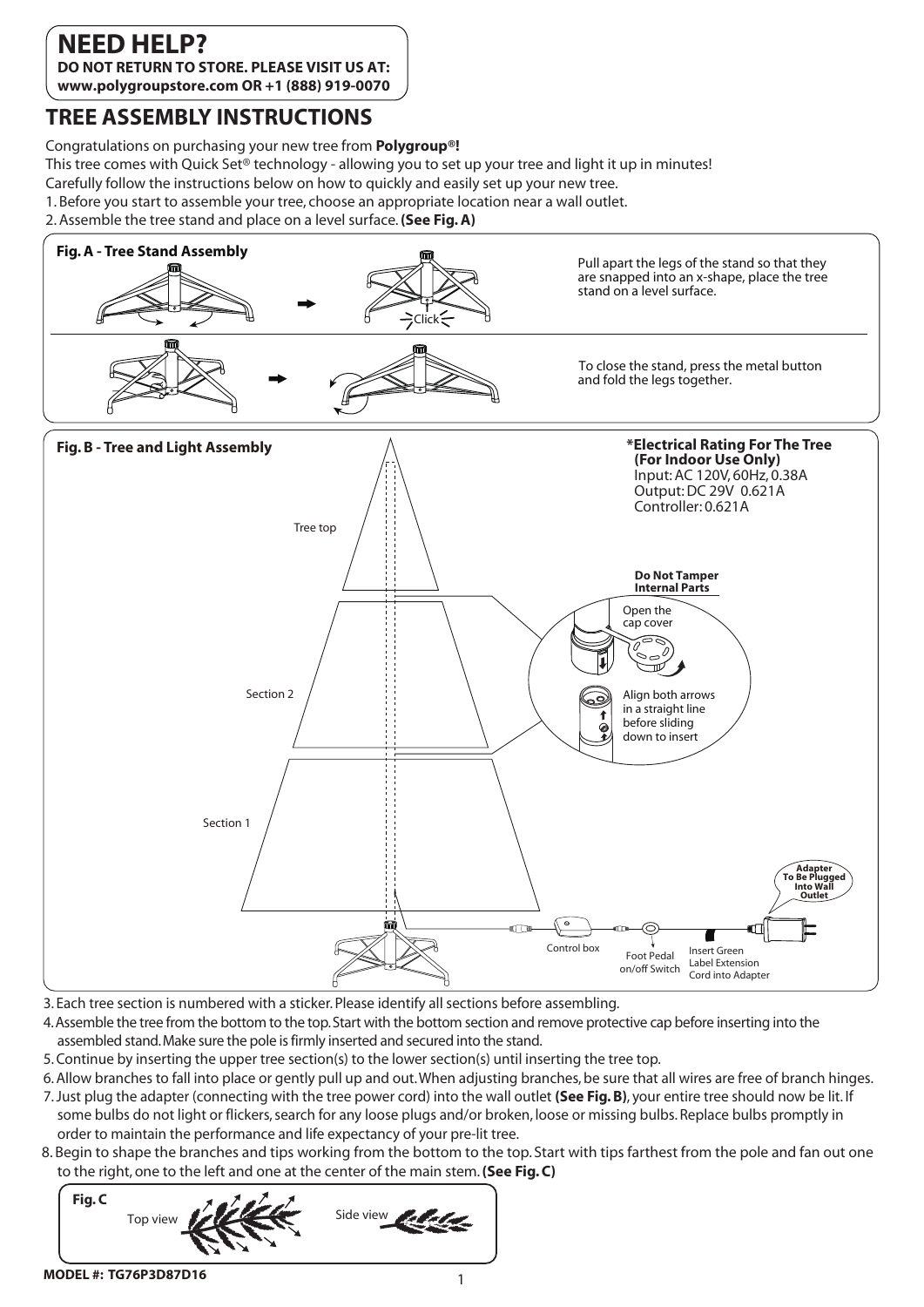9. After shaping the entire tree following the previous step, slightly upsweep all branch tips for a uniform look. Shift branches to fill any gaps. Your Christmas tree is now complete and ready to be decorated.

### **STORAGE INSTRUCTIONS**

- 1. Unplug adapter from the wall outlet first and then remove all ornaments and decorations.
- 2. Disassemble the tree from the top to the bottom. Start with the tree top and gently lift straight up to remove from section below and fold all branches toward the pole.
- 3. Continue by gently lifting straight up each section(s) from the section below and fold all branches toward the pole until the bottom section is removed from the tree stand. Cover the protective cap on the poles to avoid damaging the internal parts. **(See Fig. D)**
- 4. Carefully place all tree sections into shipping box and tape it shut.
- 5. When not in use, please store your tree in a cool, dry place away from sunlight. Exposing your tree to excessive heat or humidity may damage your tree.

### **TROUBLESHOOTING TIPS**

#### **For Pre-lit Trees, If The Tree Does Not Illuminate**

- 1. Please check to make sure that all plugs are properly connected and adapter is plugged into the wall outlet. (If the tree comes with a foot pedal, try stepping on the on/off button).
- 2. Turning the poles gently to make sure pole to pole are connected into place.
- 3. Check for loose connection between light string plugs and extension cords.

#### **Loose Hinge Pin**

- 1. Extra hinge pins are included for repairing the hinges. Place the branch into the slot of the bracket.
- 2. Insert a new hinge pin through the hole and secure using the retainer washer. **(See Fig. E)**

#### **HOW TO USE THE DUAL COLOR LIGHT CONTROLLER:**

Press the selector button on the "Light Controller" to select among:

**(1) CLEAR-MULTI: FADING (2) CLEAR: FADING**

**(3) CLEAR-MULTI: ALTERNATING (4) CLEAR: STEADY**

**(5) CLEAR-MULTI: SLOW FADING (6) MULTI: STEADY**

**(7) MULTI: FADING (8) COMBINATION**

#### **SPARE PARTS**

Each tree includes hinge pins/washers. If extra parts are needed, please contact our customer service center.

# **CAUTION:**

To reduce the risk of fire and electric shock:

- a) Use only the power supply that was provided with this product.Using a different adapter will damage the lights and may cause fire, or electrical shock hazards.
- b) Do not install on trees having needles, leaves or branch covering of metal or materials which look like metal.
- c) Do not mount or support strings in a manner that can cut or damage wire insulation.





**Fig. E**